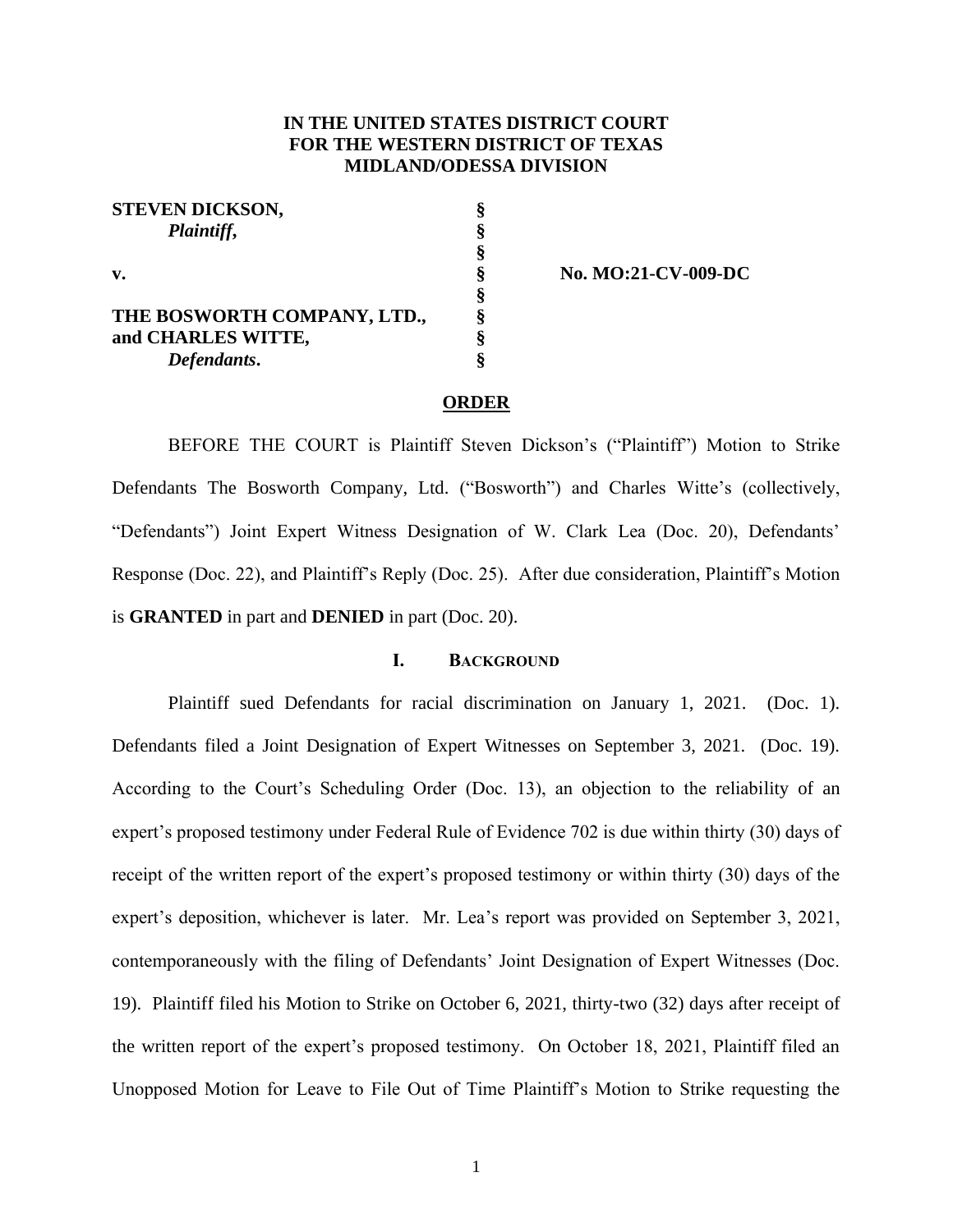Court deem Plaintiff's Motion to Strike Defendants' expert witness designation as timely filed (Doc. 23), which the Court granted on October 19, 2021. Accordingly, the timeliness issue is moot.

Defendants designate Mr. Lea as an expert investigator to render an opinion on whether Bosworth exercised reasonable care to prevent and correct promptly any harassing and/or discriminatory behavior and whether Plaintiff failed to take advantage of any preventative or corrective opportunities provided by Bosworth. Mr. Lea is designated as an expert on Bosworth's investigation of Plaintiff's complaints of discrimination, not as an expert on liability. Plaintiff moves to strike the designation on the basis that Mr. Lea is a practicing an attorney. (Doc. 20).

Mr. Lea obtained a Master of Business Administration from Southern Methodist University and Juris Doctor from Baylor Law School. Mr. Lea joined Cotton Bledsoe Tighe & Dawson, PC after earning his law degree and spent thirty (30) years representing clients in corporate, oil and gas, trust, employment, and litigation matters, including investigation of employment matters. (Doc. 21-1 at 9). Mr. Lea based his understanding of Plaintiff's claims on his lawyer's pre-suit demand letter, the Complaint, interviews of Bosworth employees on matters raised by Plaintiff, and Plaintiff's discovery responses including secret recordings of conversations with Bosworth employees. (Doc. 21-1 at 3).

Plaintiff argues that the Court should strike Mr. Lea's testimony because it is the job of the Court and the jury—not an expert—to determine liability based on the evidence presented. (Doc. 20). Plaintiff further contends Mr. Lea's opinion should be excluded because he is testifying as an attorney and his testimony does not present scientific or statistical expertise.

2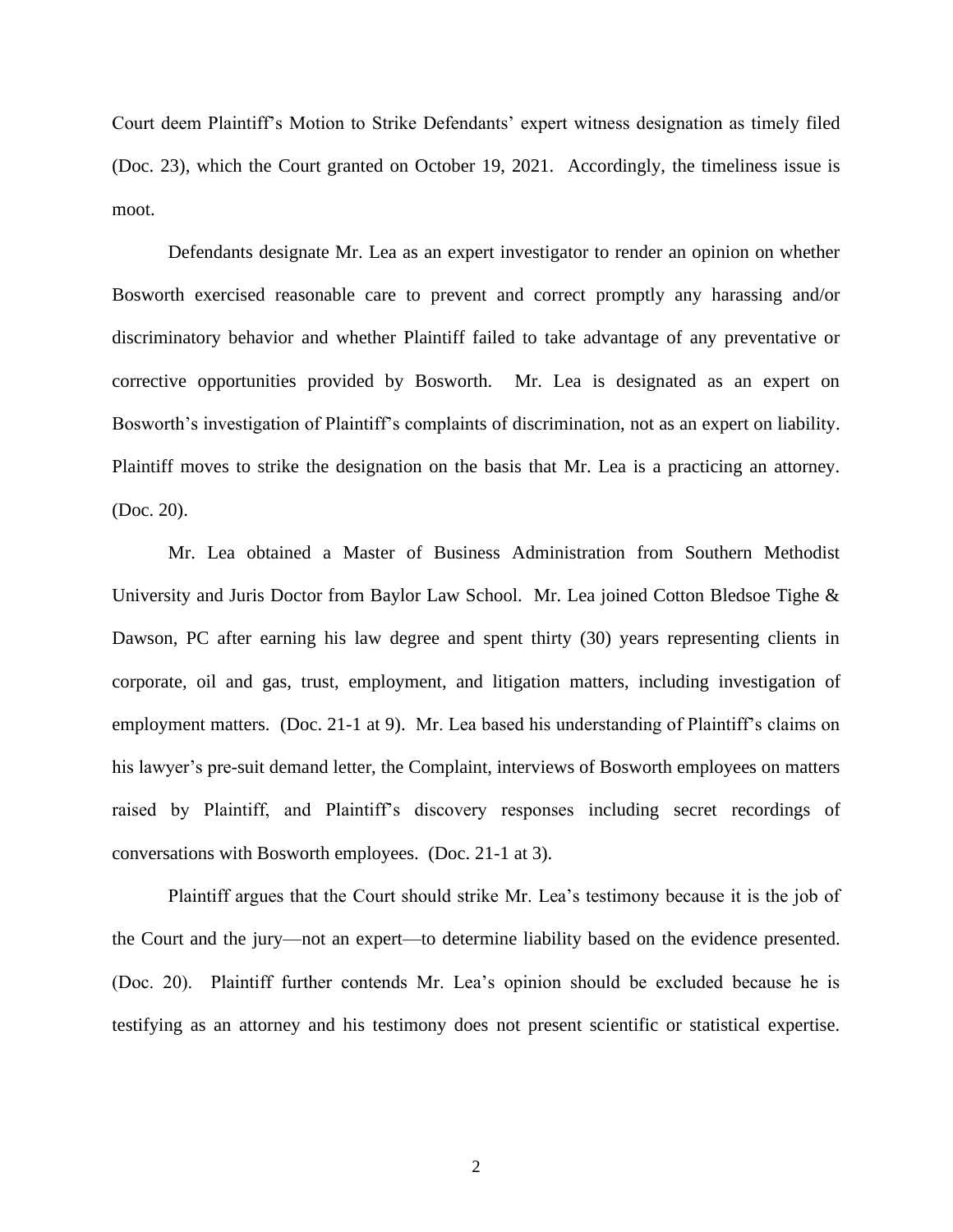(*Id*.). Plaintiff alleges Mr. Lea's opinions are hearsay and amount to an impermissible expert fact witness. (*Id*.).

Defendants argue Mr. Lea's opinions are relevant and reliable. Bosworth retained Mr. Lea to conduct an independent investigation of Plaintiff's complaints of discrimination. According to Mr. Lea's report, "Prior to Bosworth engaging me to conduct an investigation into Mr. Dickson's complaints, I explained that I had no control over the results of the investigation, that I would go where the facts led me and that I had absolutely no way of predicting whether my conclusions would be favorable or unfavorable to Bosworth and/or Witte." (Doc. 21-1 at 3).

Defendants further contend Mr. Lea's testimony is a proper subject for expert testimony. Bosworth alleges the *Burlington/Faragher* defense in that it exercised reasonable care to prevent and correct promptly any harassing and/or discriminatory behavior and Plaintiff unreasonably failed to take advantage of any preventative or corrective opportunities. *See Burlington Inds., Inc. v. Ellerth,* 524 U.S. 742 (1998); *Faragher v. City of Boca Raton*, 524 U.S. 775 (1998). (Doc. 9 ¶ 33). Defendants assert the Court may guard against Mr. Lea rendering an impermissible legal conclusion through tailoring the questioning at trial and limiting his testimony instead of striking his testimony completely. (Doc. 22).

Finally, Defendants claim Mr. Lea's testimony will be helpful to the jury. Defendants argue Mr. Lea should be allowed to testify regarding his conclusions derived from his independent investigation, and specifically, Mr. Lea's opinion that his investigation failed to reveal any basis on which a reasonable person could make the conclusion that Defendants treated Plaintiff differently than other employees because of his race. (Doc. 21-1 at 2).

### **II. LEGAL STANDARD**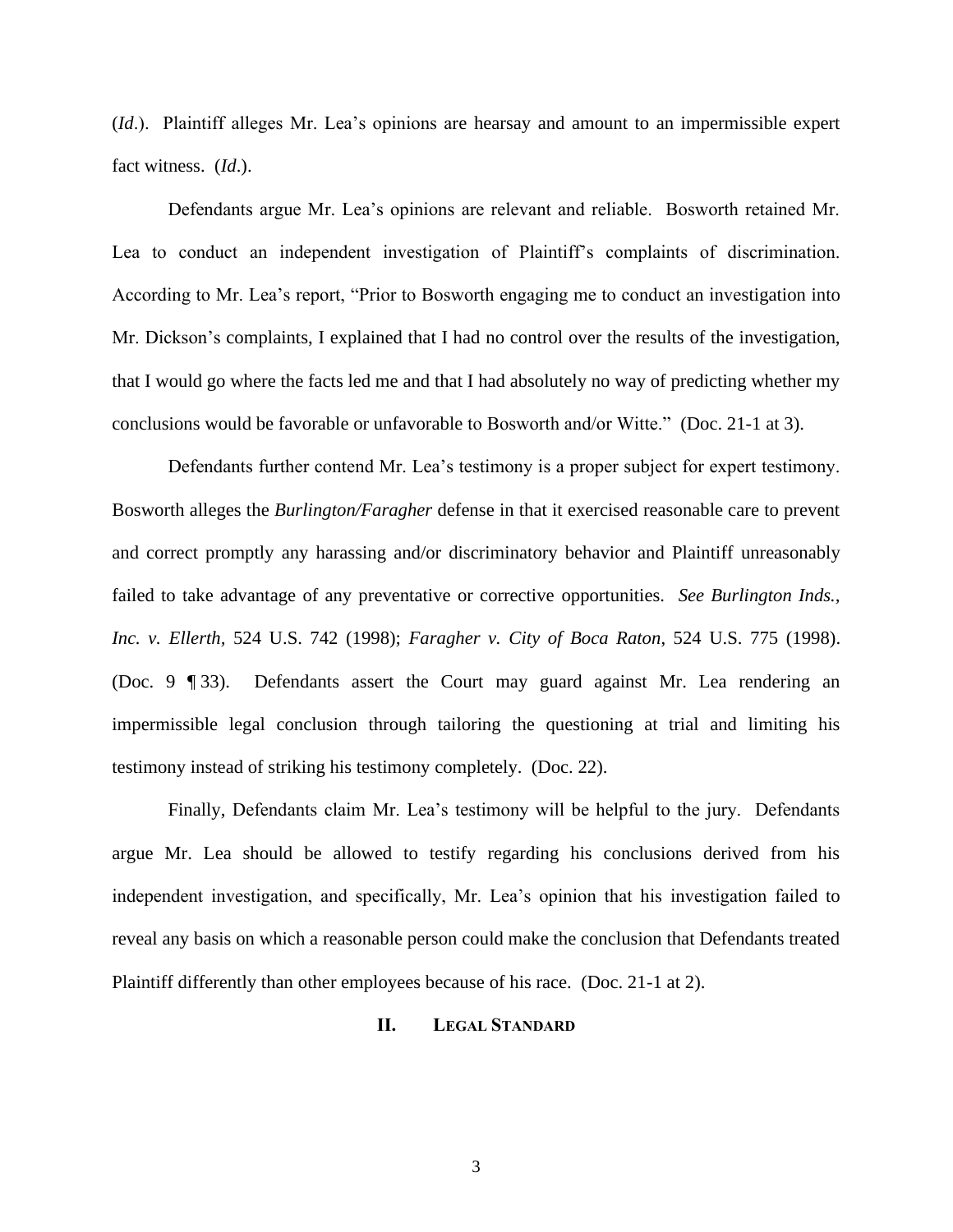The admissibility of expert evidence is a procedural issue governed by Federal Rule of Evidence 702 and *Daubert*. *See Wells v. SmithKline Beechum Corp.,* No. A-06-CA-126-LY, 2009 WL 564303, at \*7 (W.D. Tex. Feb. 18, 2009), *aff'd,* 601 F.3d 375 (5th Cir. 2010) (citing *Cano v. Everest Minerals Corp*., 362 F. Supp. 2d 814, 821 (W.D. Tex. 2005)); *Daubert v. Merrell Dow Pharmaceuticals, Inc.*, 509 U.S. 579 (1993). Federal Rule of Evidence 702 sets forth the requirements that must be satisfied to enable a witness designated as an expert to testify to his or her opinions. An expert may testify in the form of an opinion or otherwise if: (1) the expert's scientific, technical, or other specialized knowledge will help the trier of fact to understand the evidence or to determine a fact in issue; (2) the testimony is based on sufficient facts or data; (3) the testimony is the product of reliable principles and methods; and (4) the expert has reliably applied the principles and methods to the facts of the case. *See* Fed. R. Evid. 702.

The Supreme Court of the United States in *Daubert* directed the district courts to use Rule 702 to function as gatekeepers when evaluating the admissibility of scientific evidence and determining whether expert testimony should be presented to the jury. *See Daubert*, 509 U.S. at 591–93. The proponent of the expert testimony "must prove by a preponderance of the evidence that the testimony is reliable." *Pittman v. Gen. Nutrition Corp*., No. CIV.A. H-04-3174, 2007 WL 951638, at \*3 (S.D. Tex. Mar. 28, 2007) (citing *Rodriguez v. Riddell Sports, Inc*., 242 F.3d 567, 581 (5th Cir. 2001)). "Both the determination of reliability itself and the factors taken into account are left to the discretion of the district court consistent with its gatekeeping function under Fed. R. Evid. 702." *Id*. at \* 3 (quoting *Munoz v. Orr*, 200 F.3d 291, 301 (5th Cir. 2000), *cert. denied*, 531 U.S. 812 (2000)).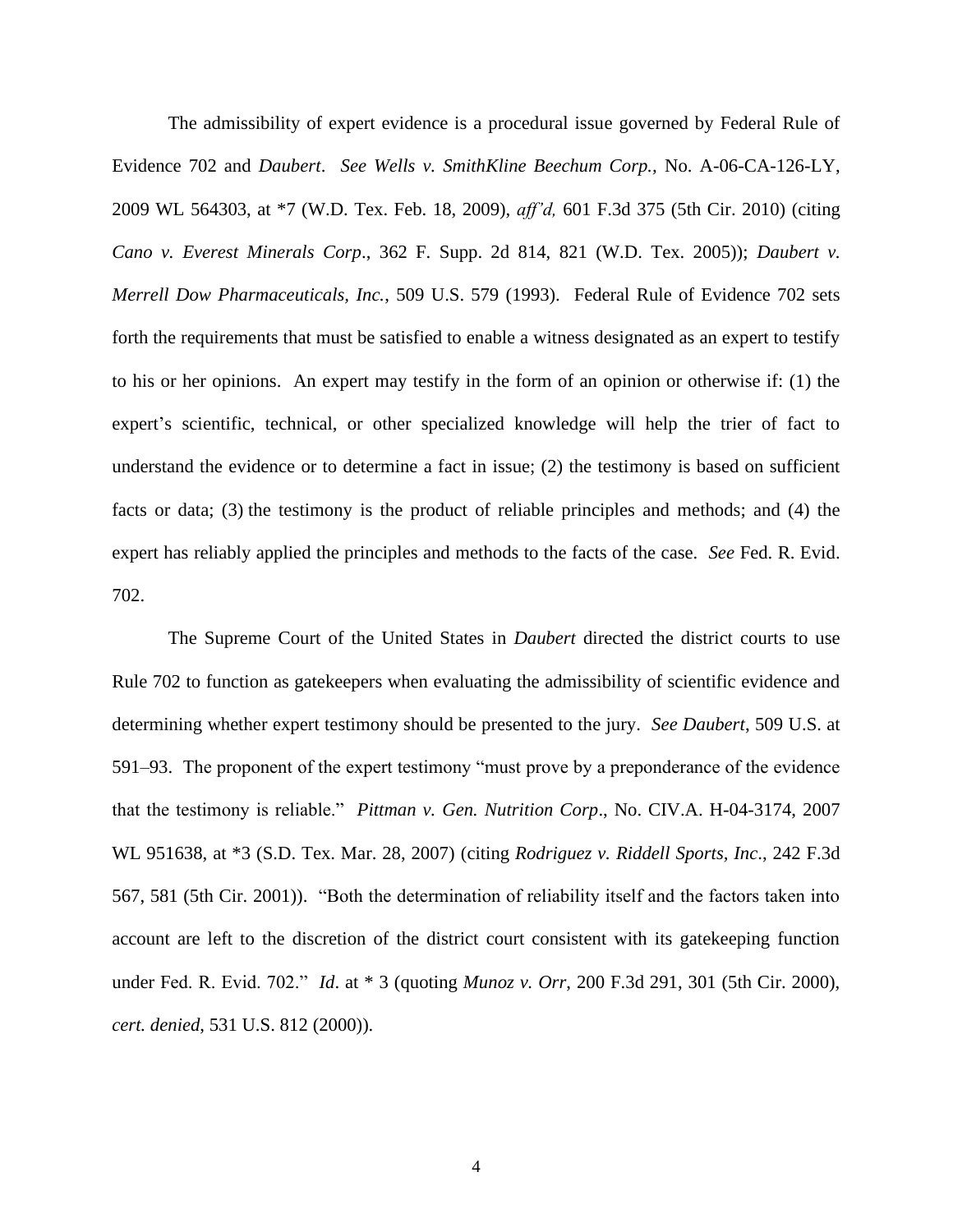The Supreme Court extended this gatekeeping function from the admissibility of scientific evidence to include the admissibility of all expert testimony. *See Kumho Tire Co., Ltd. v. Carmichael,* 526 U.S. 137, 151-2 (1999). In *Kumho Tire*, the Supreme Court outlined the factors for admitting expert testimony as the following: (1) the expert is qualified; (2) the evidence is relevant to an issue in the case; and (3) the testimony is reliable. *Kumho Tire,* 526 U.S. at 153–54; *Daubert*, 509 U.S. at 589, 590–91 (in order to be admissible, expert testimony must not only be relevant, but reliable).

In deciding whether to admit exclude expert testimony, the Supreme Court has offered a non-exclusive list of factors for courts to use in evaluating the validity or reliability of expert testimony: (1) whether the expert's theory or technique can be or has been tested; (2) whether the theory or technique has been subjected to peer review and publication; (3) the known or potential rate of error of the challenged method; and (4) whether the theory or technique is generally accepted in the relevant scientific community. *Daubert*, at 593–94; *Pipitone v. Biomatrix, Inc*., 288 F.3d 239, 244 (5th Cir. 2002). These factors are not necessarily limited to scientific evidence and may be applicable to testimony offered by non-scientific experts, depending on the circumstances of the case. *Kumho Tire,* 526 U.S. at 150. When evaluating *Daubert* challenges, courts focus "on [the experts'] principles and methodology, not on the conclusions that [the experts] generate." *Metzler v. XPO Logistics, Inc*., No. 4:13-CV-278, 2014 WL 7146108, at \*1– 2 (E.D. Tex. Dec. 15, 2014) (quoting *Daubert*, 509 U.S. at 594); *see also Watkins v. Telsmith, Inc.*, 121 F.3d 984, 989 (5th Cir. 1997) (*Daubert* analysis for both scientific and non-scientific experts focuses on the reasoning or methodology, not the ultimate conclusion). The *Daubert* factors are not "a definitive checklist or test" and the *Daubert* framework is a "flexible one." *Id*.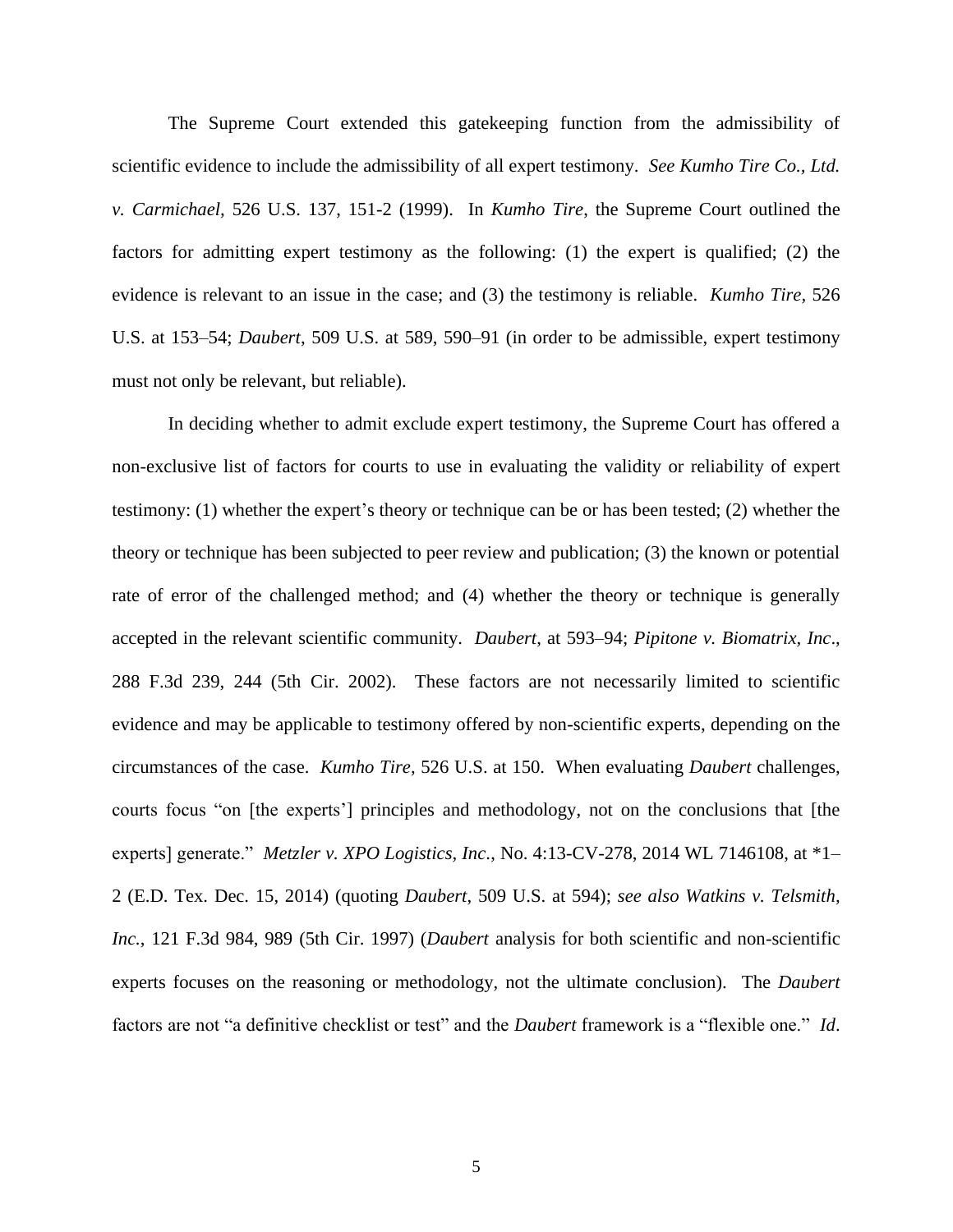at \*2; *Daubert*, 509 U.S. at 593–94; *Dearmond v. Wal-Mart La. LLC*, 335 F. App'x 442, 445 (5th Cir. 2009) (unpublished).

The test for determining reliability can adapt to the particular circumstances underlying the testimony at issue. *Kumho Tire,* 526 U.S. at 150–51. Often courts review the expert reports before ordering exclusion of expert testimony for lack of reliability, relevance, or qualification*. Sparling v. Doyle*, No. EP-13-CV-323-DCG, 2015 WL 4528759, at \*26 (W.D. Tex. July 27, 2015); *Charles v. Sanchez*, 2015 WL 808417 at \*10 (W.D. Tex. Feb. 24, 2015); *Little v. Tech. Specialty Products, LLC*, 940 F. Supp. 2d 460, 468 (E.D. Tex. 2013).

In any event, the Supreme Court has not set forth a specific degree of reliability required or the manner in which the district courts must determine reliability of expert testimony. *Kumho*, 526 U.S. at 152. The Court has "considerable leeway deciding in a particular case how to go about determining whether particular expert testimony is reliable . . . and the same kind of latitude in deciding how to test an expert's reliability." *Id*. Not every guidepost outlined in *Daubert* will necessarily apply. *See Watkins*, 121 F.3d at 988–89. Accordingly, the decision to allow or exclude experts from testifying under *Daubert* is committed to the sound discretion of the district court. *Metzler*, 2014 WL 7146108 at \*2 (citing *St. Martin v. Mobil Exploration & Producing U.S., Inc*., 224 F.3d 402, 405 (5th Cir. 2000)). A trial court, therefore, has wide latitude in deciding whether to exclude an expert's testimony. *See Kumho Tire*, 526 U.S. at 152. Moreover, the rejection of expert testimony is the exception rather than the rule. *Eagle Oil & Gas Co., v. Travelers Prop. Cas. Co. of Am.*, No. 7:12-cv-00133-O, 2014 WL 3744976, at \*3 (N.D. Tex. July 30, 2014) (quoting Fed. R. Evid. 702, adv. Comm. Notes (2000)). The trial court's gatekeeper role is not intended to serve as a replacement for the adversary system. *Id*.

#### **III. DISCUSSION**

6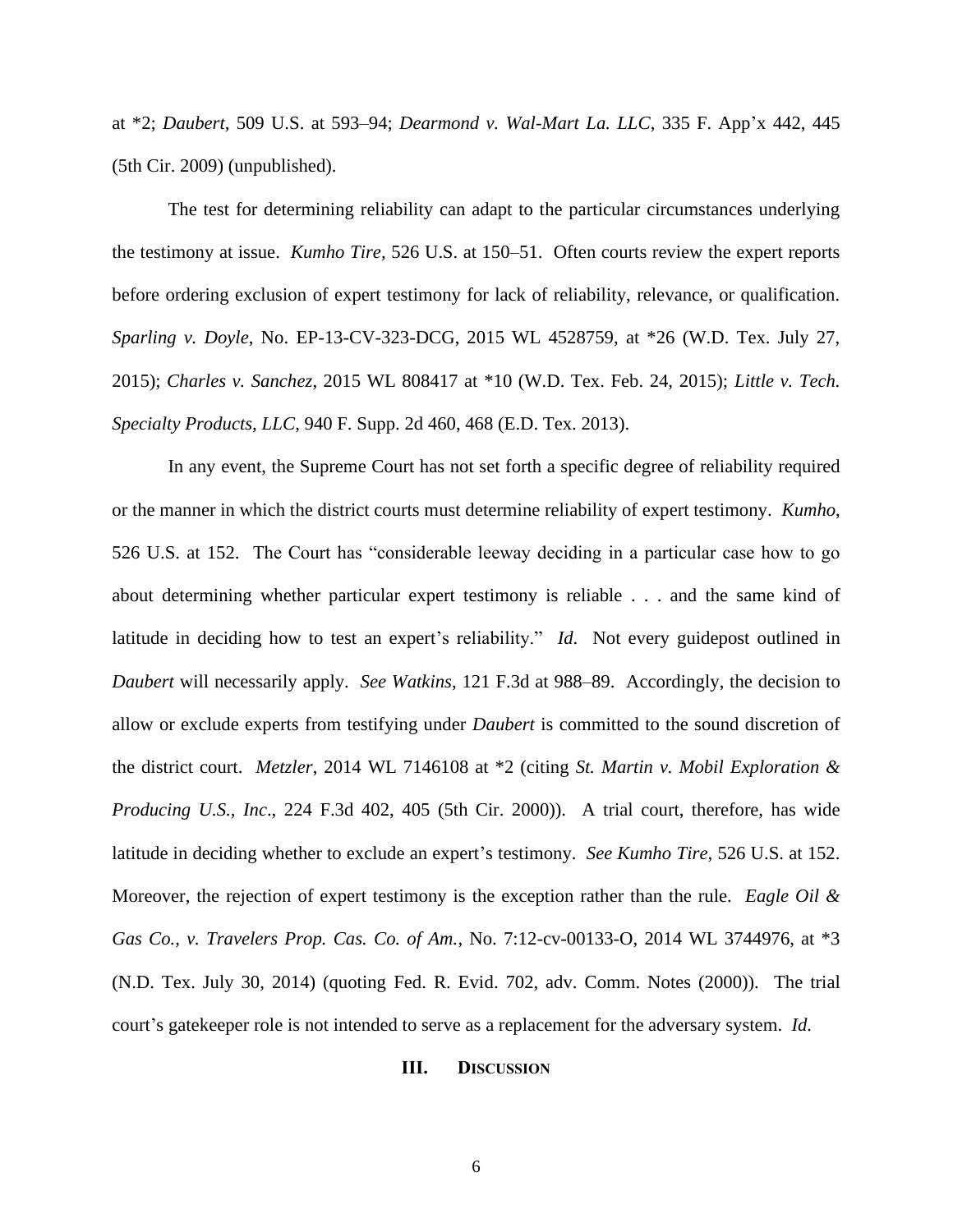First, Plaintiff contends Mr. Lea is not qualified to testify as an expert on workplace legal matters including workplace investigations simply because he has practiced employment law. The Court disagrees and finds Mr. Lea is qualified in the field of employment law, which encompasses opinions regarding whether Bosworth exercised reasonable care in this case. Accordingly, the Court turns to whether Mr. Lea's opinion is reliable and admissible to the extent that it will permissibly aid the trier of fact.

Other courts have allowed experts to testify on issues related to the quality or propriety of a defendant's employment practices. *See, e.g., Gonzalez v. Conoco, Inc.,* No. H-98-3109, 1999 WL 1043756, at \*3 (S.D. Tex. Oct. 15, 1999); *Richards v. Lufkin Indus., Inc*., No. 9:14-CV-136, 2017 WL 4320700, at \*4 (E.D. Tex. Sept. 28, 2017). Such expert opinions are not admissible, however, concerning the state of mind or motives of the defendant's officers and agents because issues of motive or intent must be assessed by the jury. *Gonzalez*, 1999 WL 1043756, at \*3.

There is also no dispute that expert testimony on legal questions is generally impermissible. *Id*.; *Askanase v. Fatjo*, 130 F.3d 657, 672-73 (5th Cir. 1998). Experts cannot offer testimony regarding what law governs a dispute or what the applicable law means, because that is a function of the Court. *Little*, 940 F. Supp. 2d at 467–68 (E.D. Tex. Apr. 15, 2013) (citing *Fisher v. Halliburton*, No. H05–1731, 2009 WL 5216949, at \*2 (S.D. Tex. Dec. 21, 2009); *Goodman v. Harris Cty.*., 571 F.3d 388, 399 (5th Cir. 2009)). Allowing an expert to give an opinion on the legal conclusions to be drawn from the evidence both invades the court's province and is irrelevant. *Id*. at 468 (quoting *Owen v. Kerr–McGee Corp*., 698 F.2d 236, 240 (5th Cir. 1983)). In addition, an expert should not be permitted to give opinions that reiterate what the lawyers offer in argument. *Id*.; *Salas v. Carpenter*, 980 F.2d 299, 305 (5th Cir. 1992).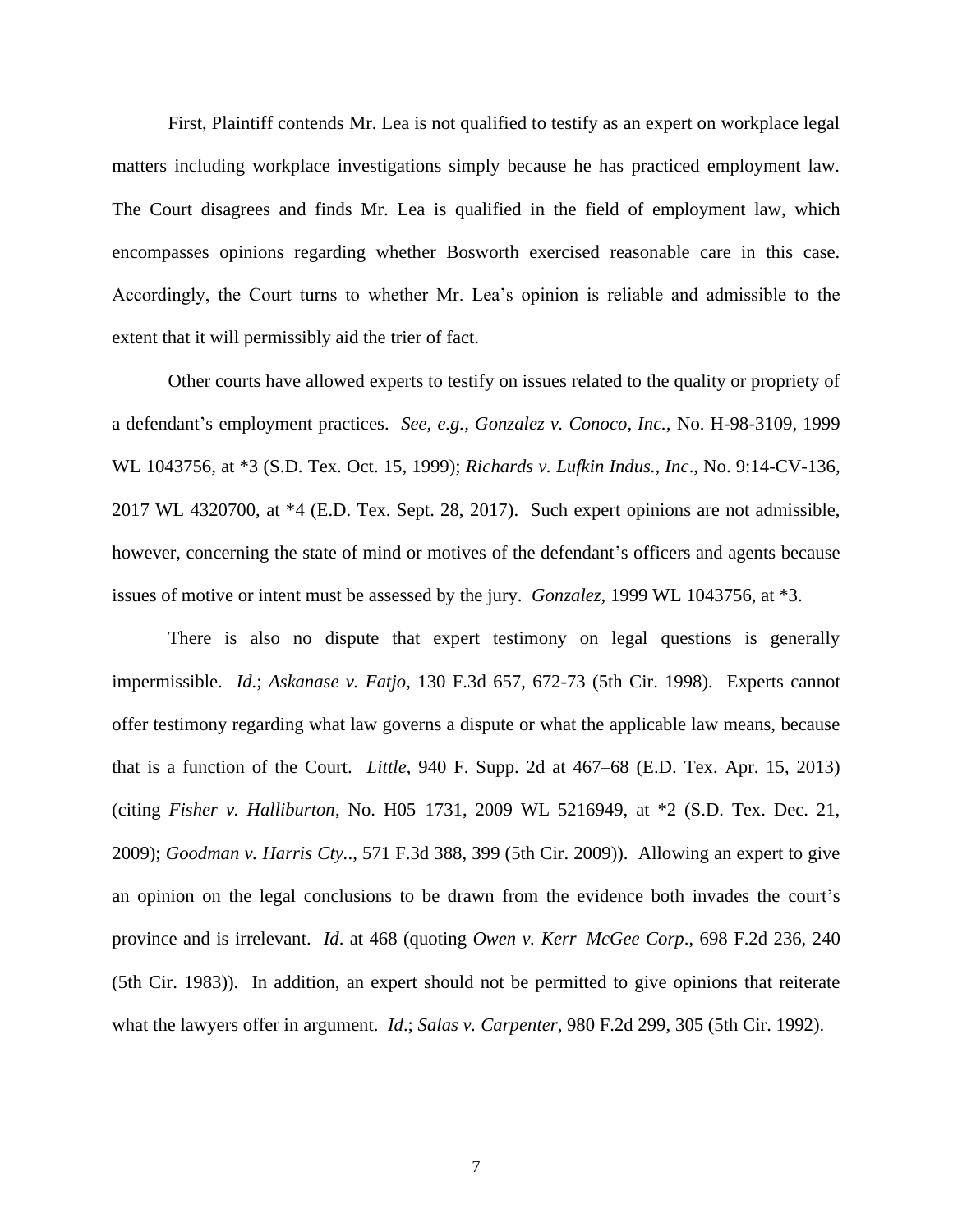The Court notes that Federal Rule of Evidence 704(a) provides that "an opinion is not objectionable just because it embraces an ultimate issue." However, Rule 704 does not open the door to all opinions. *Owen*, 698 F.2d at 240. The rule is not intended to allow expert witnesses to give legal conclusions or tell the jury what result to reach. *Little*, 940 F. Supp. 2d at 468 (citing *Owen*, 698 F.2d at 240).

After a review of Mr. Lea's expert report, the Court finds that a large part of his opinion

does indeed assert impermissible legal analysis and conclusions. Mr. Lea opines as follows:

- "My investigation failed to reveal any basis on which a reasonable person could conclude that Mr. Witte, a Bosworth manager, treated Mr. Dickson differently than other employees because of his race." (Doc. 21-1 at 1).
- "Poor judgment, especially when occurring infrequently and in isolated events, does not, however, provide evidence of racism." (*Id*. at 2).
- "Nowhere do the facts support a conclusion that Mr. Dixon was discriminated against because he was black." (*Id*.).
- "More importantly, even if everyone (including Mr. Witte and Mr. Dickson) is biased against a particular race, this provides no evidence that either of them is biased against black people." (*Id*. at 3).
- "Put simply, Mr. Dickson's claim is not credible, especially when he must show that he was denied an opportunity because of his race and not simply that race was a consideration." (*Id*. at 4).
- "In order to determine whether an employee was similarly situated, I would need to compare the disciplinary history, performance records, tenure, reporting track, testing results/circumstances, timing of events, and other relevant information in order to determine if the identified employee is, indeed, similarly situated. Because I am not aware that such a person exists and Mr. Dickson has not identified such a person, I conclude that there is no basis or the claim." (*Id*. at 6).
- "After interviewing each relevant, witness and reviewing the relevant documents, I do not find support for any claim that Bosworth terminated Mr. Dickson's employment because he was black." (*Id*.).

Much of Mr. Lea's opinion involves analyzing the facts of the case and reaching the

conclusion that Bosworth's actions were adequate and consistent with standards of reasonable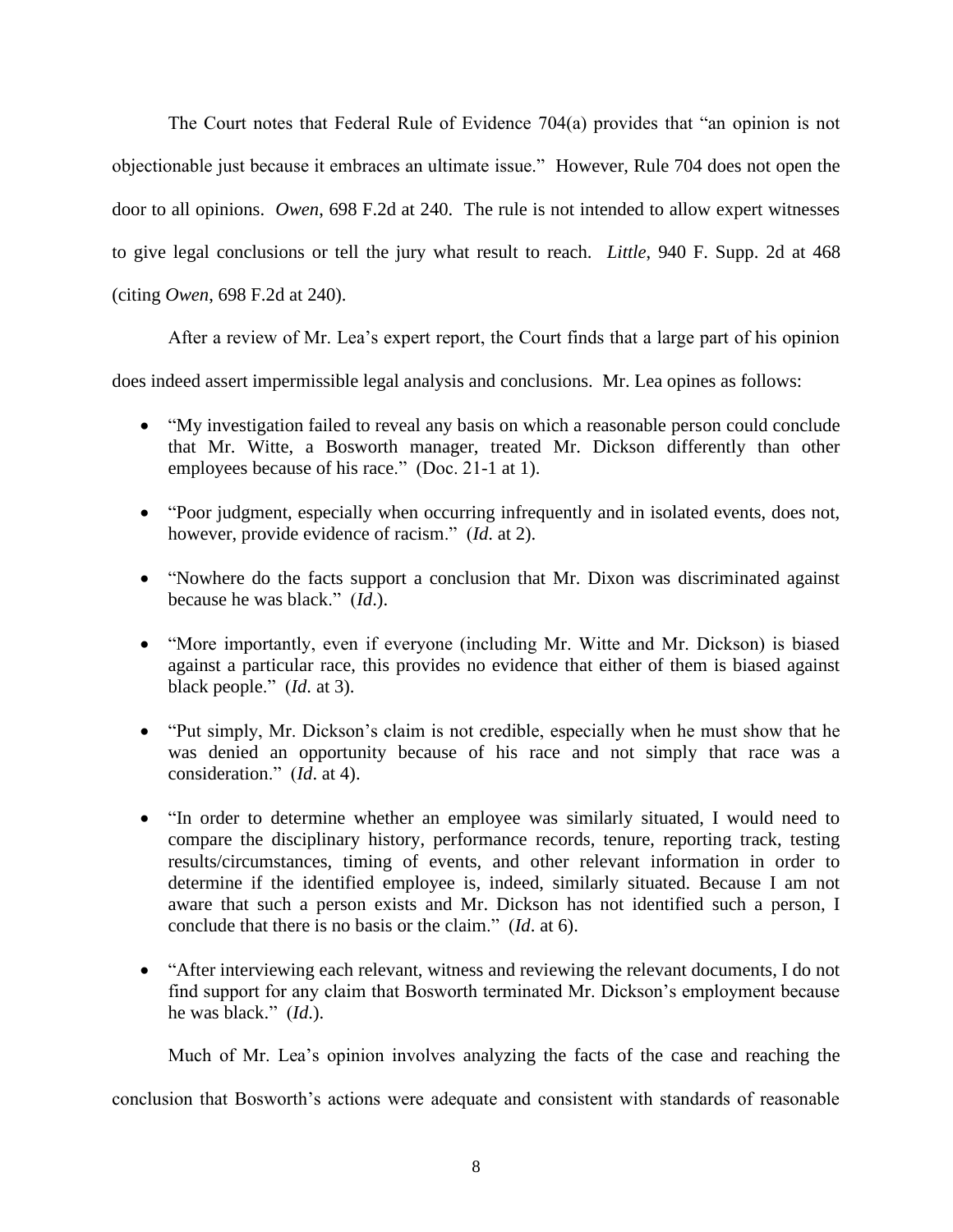care. These types of conclusions invade upon the purview of the court and direct the jury what result to reach, both of which are improper. *See Pittman*, 2007 WL 951638, at \*3 (citing *United States v. Willey*, 57 F.3d 1374, 1389 (5th Cir. 1995)). Mr. Lea's opinions which state legal conclusions and findings about the appropriateness or reasonableness of Bosworth's actions based on the evidence in this case shall be **EXCLUDED**.

The Court does find, however, that a portion of Mr. Lea's expert testimony is admissible. Mr. Lea may testify as to Bosworth's policies, procedures, and practices, and training received by employees at Bosworth as compared to prevailing standards or best practices. This line of analysis does not draw legal conclusions specific to the facts of the case but rather offers opinions on a specialized area of employment practices outside of the common knowledge of a juror. As stated above, courts have permitted experts to testify on the quality of a company's policies, procedures, and employee management and have allowed opinions grounded in personnel expertise which would assist the jury's determination.

Accordingly, Plaintiff's Motion to Strike is **GRANTED** in part and **DENIED** in part. (Doc. 20). In sum, Mr. Lea may testify about Bosworth's policies, procedures, and practices and training of Bosworth's employees as compared to prevailing standards or best practices. Any opinion stating legal conclusions and/or factual determinations drawn from the evidence in this case (as more specifically described above) shall be **STRICKEN**.